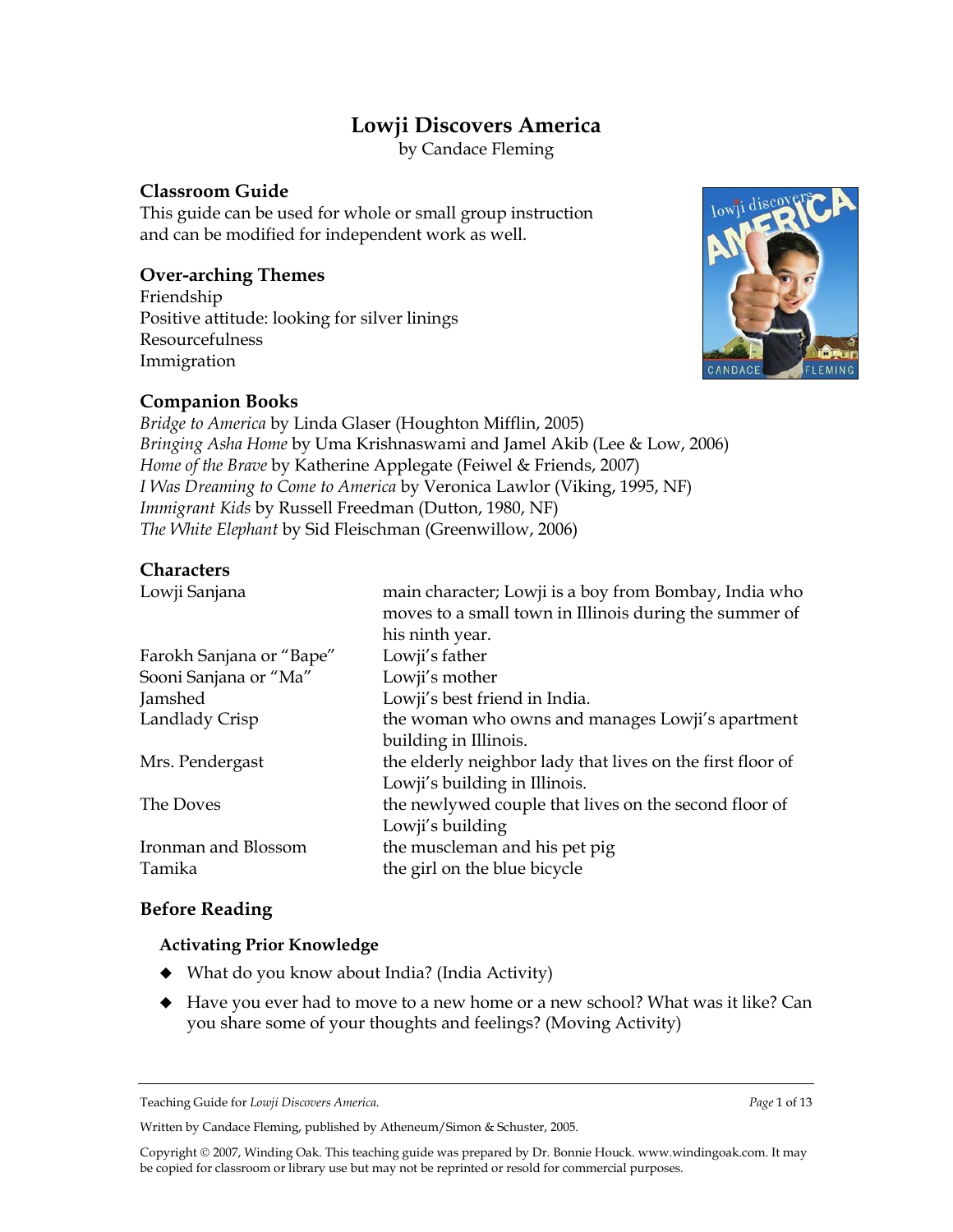◆ Do you know anyone that has moved to America from another country? Where were they from? What challenges did they have when they first came to America? (Friends from Other Lands Activity)

#### **Setting the Purpose/Thinking about Themes**

- **Hopes, Dreams and Positive Attitudes:** Based on some the thoughts and feelings you talked about in **Moving Activity** the challenges in the **Friends from Other Lands Activity**, brainstorm some goals and wishes that Lowji might make and write them on origami birds. Fly the birds outside or hang them in the classroom. (Use books such as Origami Birds by Michael LaFosse or Internet Sites for directions.)
- **Forming Friendships**: Lowji meets many new people in his adventures and develops many new relationships. Through his journey, he develops a circle of friends. As you read the story, keep a record of the friends Lowji makes in his adventures.
- **Predictions:** Write a letter to Lowji to encourage him about coming to America. Share with him some of the positive aspects of living in a small Midwestern town.

#### **During Reading**

- Students will keep a "Silver Lining" journal and record passages from the story each time Lowji discovers a new "silver lining" in his life.
- ◆ Create a poster sized, silver covered cloud. As the students read through the story and discover different "silver linings" in Lowji's life and record them in their journals, it will also be recorded on the cloud.

#### **Mystery in the Woods**

 After moving to his new home, Lowji encounters a mystery in the woods. As you read, record the clues. After each clue, make a prediction about the mystery. Can you solve it before the author shares the answer?

#### **After Reading**

◆ Select one or more activities from the Activity Menu.

Teaching Guide for *Lowji Discovers America. Page* 2 of 13

Written by Candace Fleming, published by Atheneum/Simon & Schuster, 2005.

Copyright 2007, Winding Oak. This teaching guide was prepared by Dr. Bonnie Houck[. www.windingoak.com.](http://www.windingoak.com/) It may be copied for classroom or library use but may not be reprinted or resold for commercial purposes.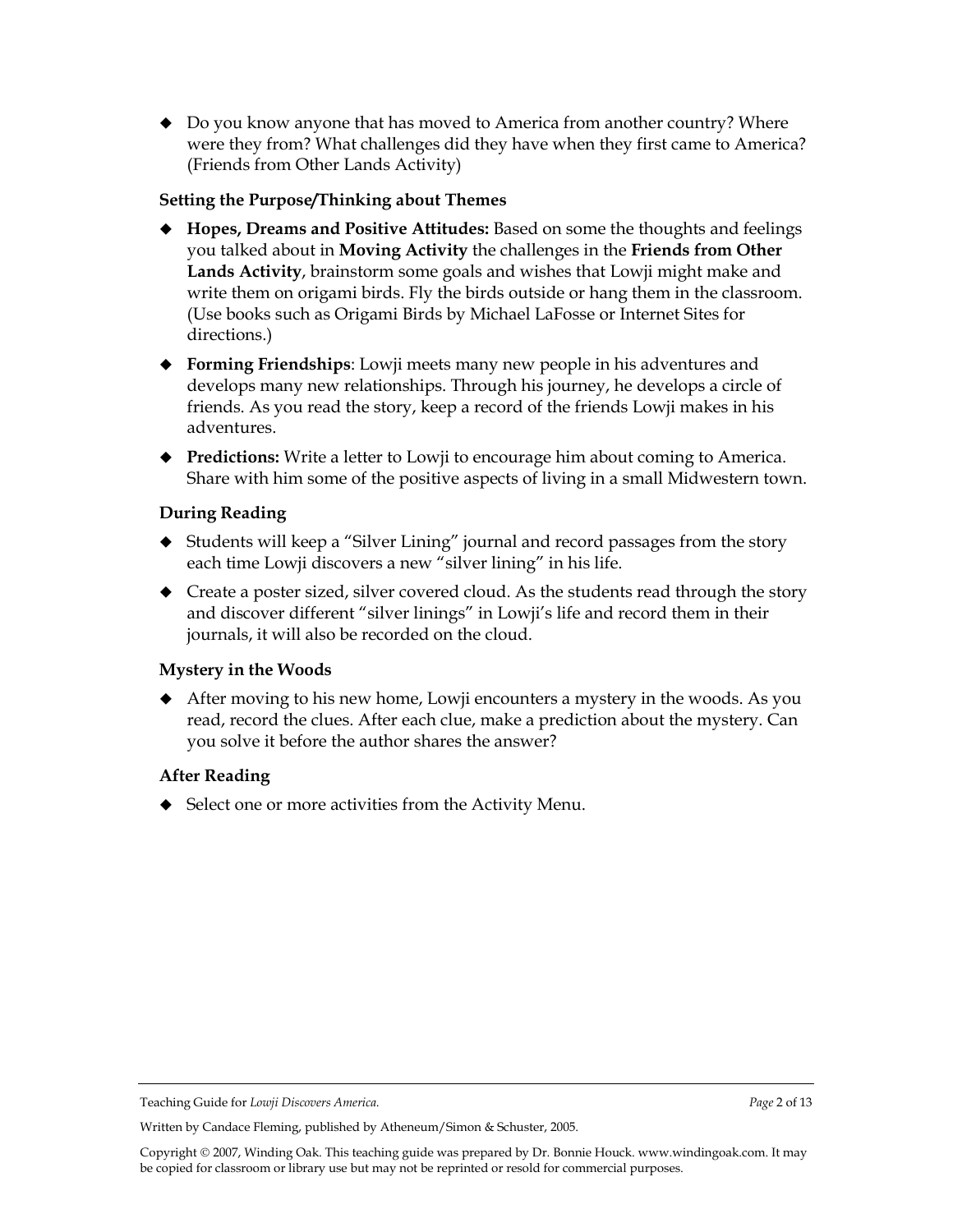## **India Scavenger Hunt Activity**

This activity can be done in the school Media Center or Computer Lab. It should take about 20 minutes to complete. Students can be put into pairs or teams of three. Each team will have one question to answer and bring back to the group. The goal is to complete all the answers within 10 minutes. Students can use the Internet or the Reference section of the library to find the answers to the questions. After the teams have returned with the answers, spend some time discussing their answers.

| How many miles is Bombay, India from<br>your school?<br>(Hint: You can use an airport website to<br>get miles from one major airport to<br>another. From Minneapolis to Bombay:<br>6,886 miles.) | Find a map of the World. Find the country<br>of India. Find Bombay. Find America.<br>Find Illinois. As you look at the distance<br>that Lowji must travel, what are some<br>questions that come into your mind? |
|--------------------------------------------------------------------------------------------------------------------------------------------------------------------------------------------------|-----------------------------------------------------------------------------------------------------------------------------------------------------------------------------------------------------------------|
| How many different languages are<br>spoken in India?                                                                                                                                             | What kinds of clothing might children<br>living in India wear? How is this the same<br>or different from children living in<br>America?                                                                         |
| What movies are popular in India?                                                                                                                                                                | If you lived in India, what type of pet<br>might you have?                                                                                                                                                      |
| What kinds are food do people in India<br>like to eat?                                                                                                                                           | Lowji's and his family are believers in an<br>ancient religion called Parsis. Share a few<br>important facts about this religion.                                                                               |

Written by Candace Fleming, published by Atheneum/Simon & Schuster, 2005.

Teaching Guide for *Lowji Discovers America. Page* 3 of 13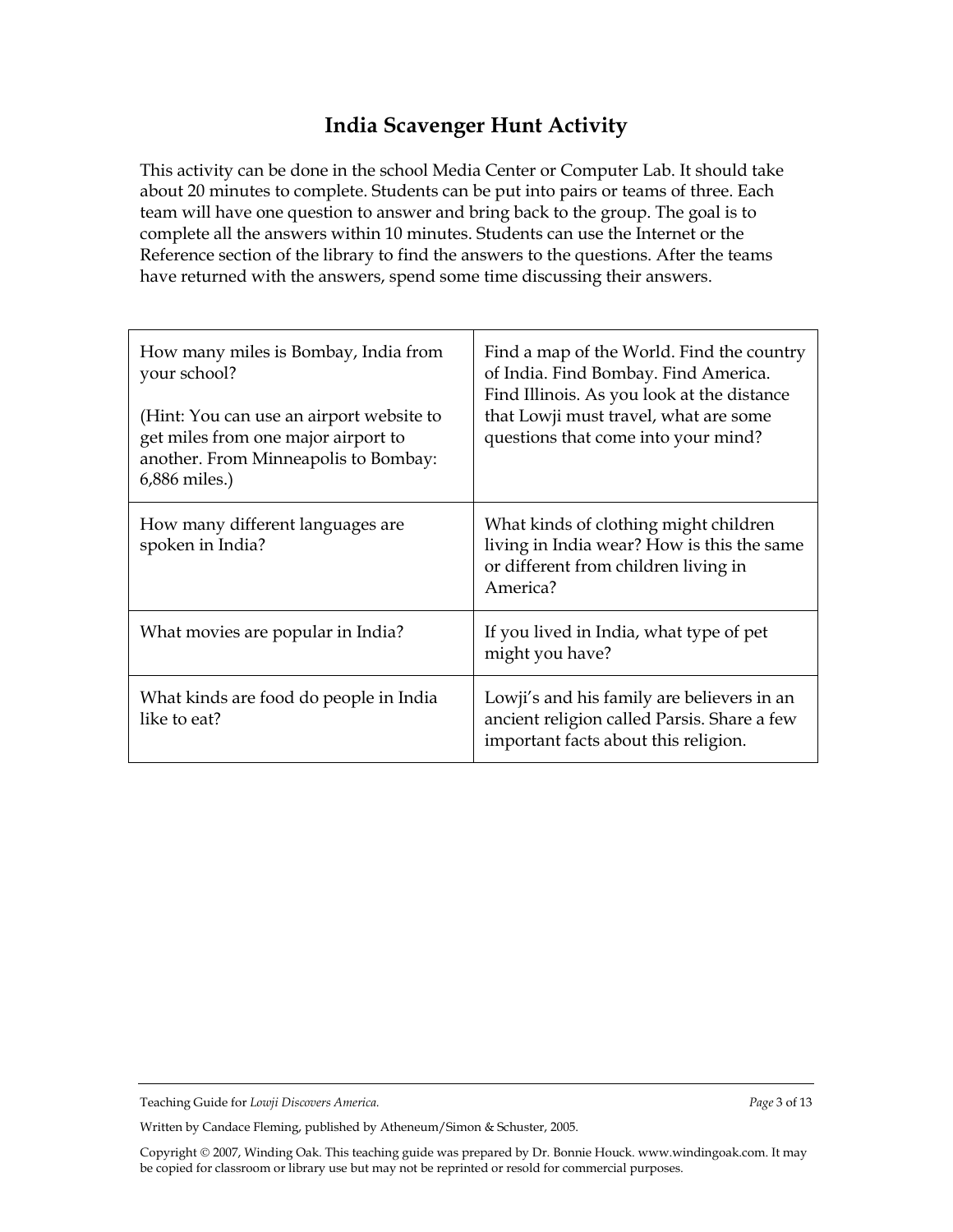#### **Moving Activity (This can be done as a large group brainstorming.)**

Imagine that your parents informed you that you were going to move to another country in June! You would be in another country, where they spoke another language, and away from all of your friends. Make a list of pros and cons about the move. Pros are the positive aspects of moving. Cons are the negative aspects of moving.

| PRO | CON |
|-----|-----|
|     |     |
|     |     |
|     |     |
|     |     |
|     |     |
|     |     |
|     |     |
|     |     |
|     |     |
|     |     |
|     |     |
|     |     |
|     |     |
|     |     |
|     |     |
|     |     |
|     |     |
|     |     |
|     |     |
|     |     |
|     |     |
|     |     |
|     |     |
|     |     |
|     |     |
|     |     |
|     |     |
|     |     |
|     |     |
|     |     |

Teaching Guide for *Lowji Discovers America. Page* 4 of 13

Written by Candace Fleming, published by Atheneum/Simon & Schuster, 2005.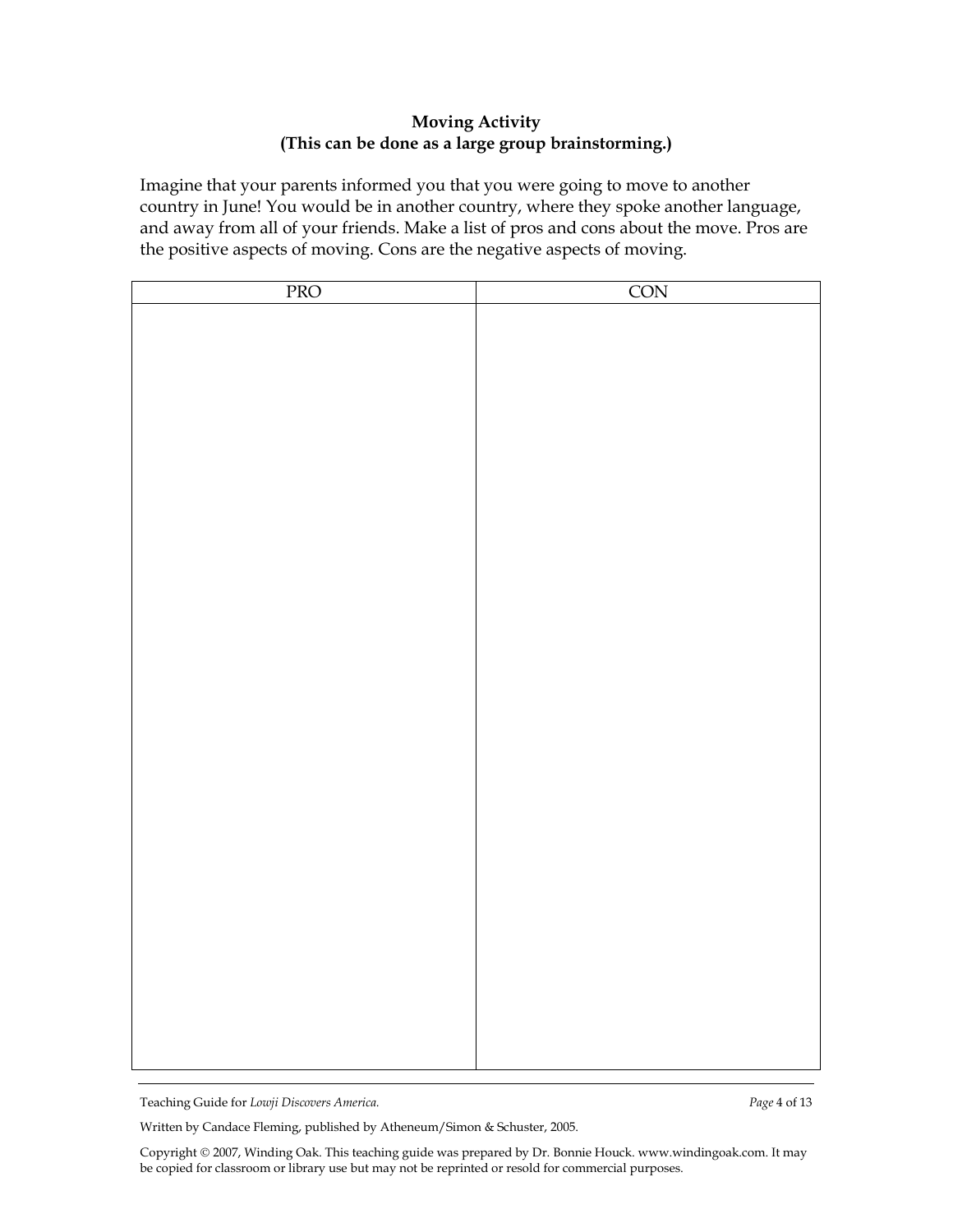## **Friends from Other Lands**

Ask each student to think of one person they know who has moved here from another country. It can be a friend their age or an adult friend of the family. This can be a homework assignment. They can ask their friend or ask their parents for help at home and report back. Fill in the chart as a short brainstorming activity or as something developed over time.

| <b>First Name of Friend</b> | <b>Their Country of Origin</b> | Challenges |
|-----------------------------|--------------------------------|------------|
|                             |                                |            |
|                             |                                |            |
|                             |                                |            |
|                             |                                |            |
|                             |                                |            |
|                             |                                |            |
|                             |                                |            |
|                             |                                |            |
|                             |                                |            |

Written by Candace Fleming, published by Atheneum/Simon & Schuster, 2005.

Teaching Guide for *Lowji Discovers America. Page* 5 of 13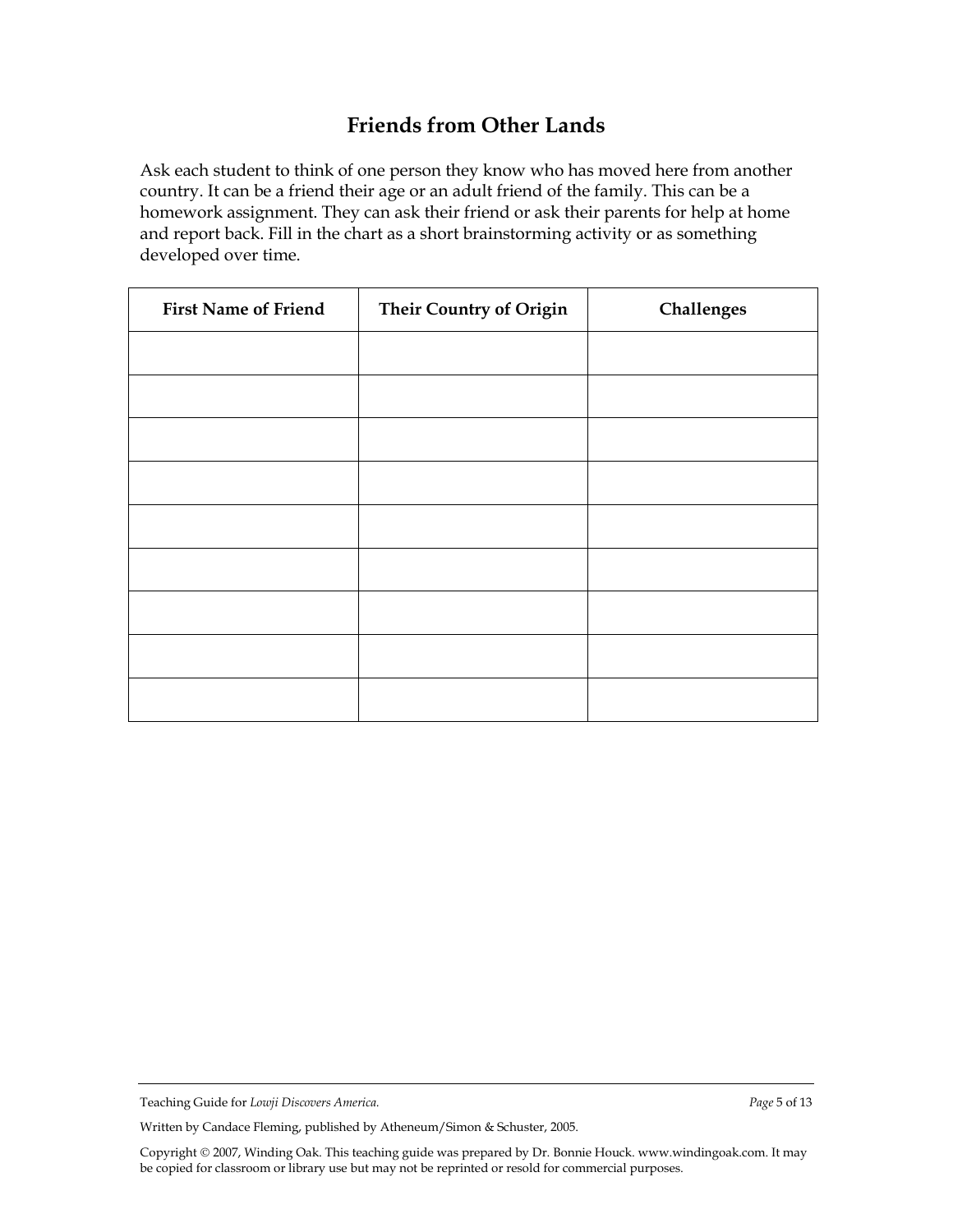## **A Circle of Friends**

As we go through our lives, we develop friendships. Some friendships are long and lasting. Other friendships are short-term. Lowji meets many new people in his adventures and develops many new relationships. Through his journey, he develops a circle of friends. As Lowji makes a new friend, add that character to the friendship circle.



Teaching Guide for *Lowji Discovers America. Page* 6 of 13

Written by Candace Fleming, published by Atheneum/Simon & Schuster, 2005.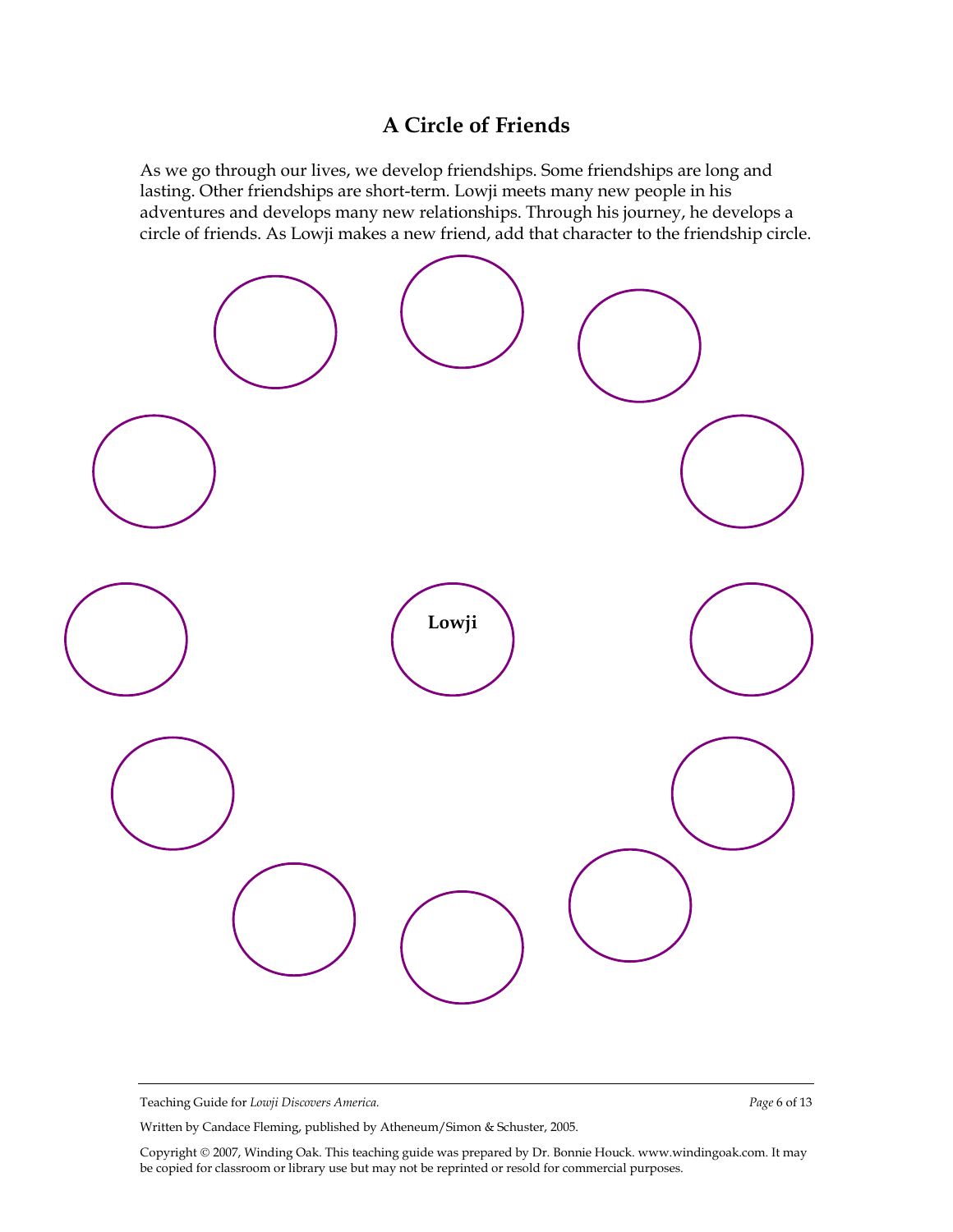## **Lowji's Silver Linings** A Journal

As you read, you will discover that Lowji finds silver linings, or positive things that happen in his life to make him happy. When you encounter this in the story, place a sticky note in the book. When you complete the page or chapter, go back, find the section or passage where Lowji shares his discovery, and write it in your journal.



Teaching Guide for *Lowji Discovers America. Page* 7 of 13

Written by Candace Fleming, published by Atheneum/Simon & Schuster, 2005.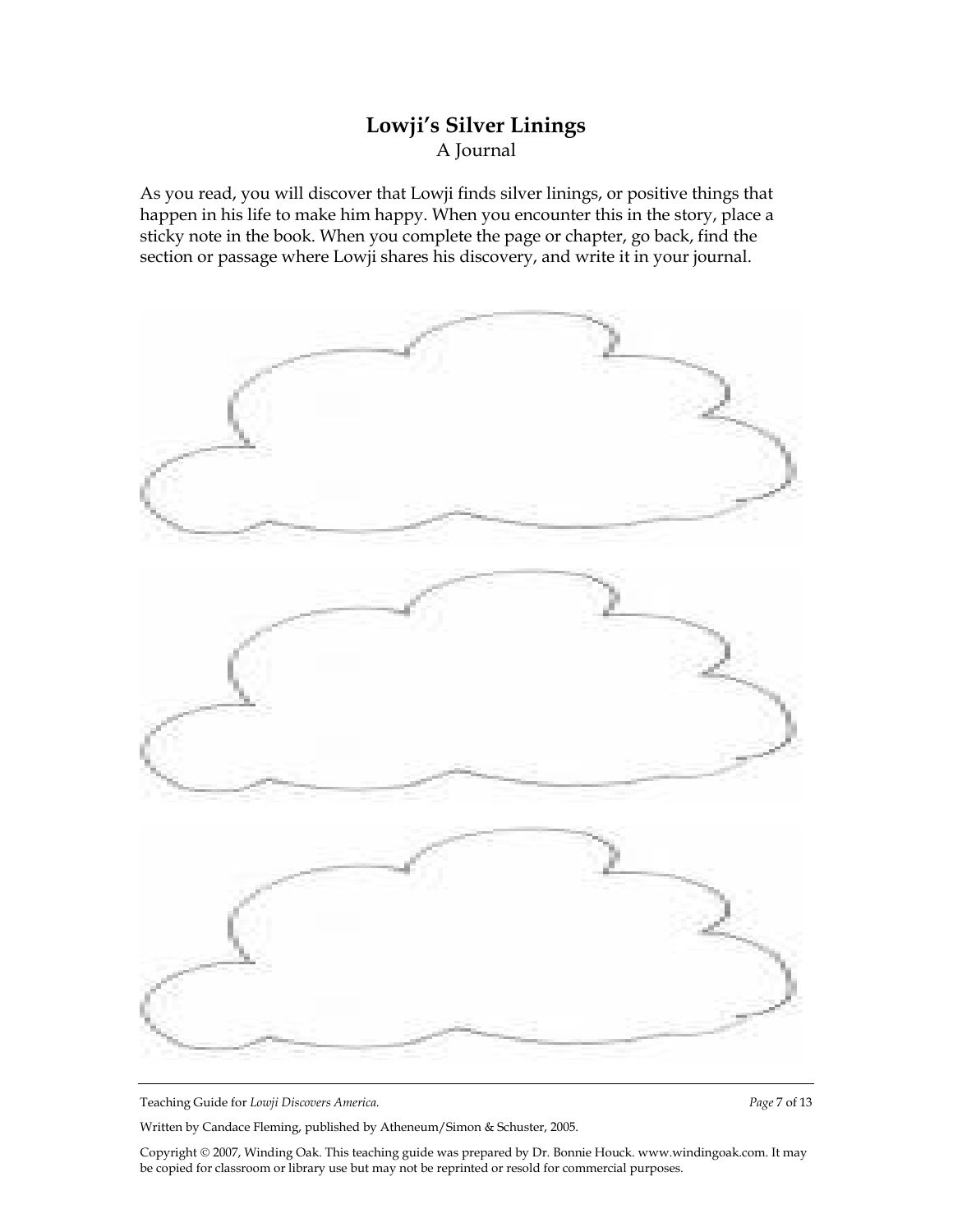## **Mystery in the Woods**

After moving to his new home, Lowji encounters a mystery in the woods. As you read, watch for clues and references to the mystery in the woods. When you come to anything about the mystery, mark the spot with a sticky note. When you finish the section or chapter, go back and record the clues on this record sheet. After each clue, make a prediction about the mystery. Can you solve it before the author shares the answer?

|       |                                                              | ,我们也不能在这里的时候,我们也不能在这里的时候,我们也不能会在这里的时候,我们也不能会在这里的时候,我们也不能会在这里的时候,我们也不能会在这里的时候,我们也  |
|-------|--------------------------------------------------------------|-----------------------------------------------------------------------------------|
| Clue: | <u> 1980 - Jan Alexandria, politikar politikar (h. 1980)</u> |                                                                                   |
|       |                                                              | ,我们也不能在这里的时候,我们也不能在这里的时候,我们也不能会在这里的时候,我们也不能会在这里的时候,我们也不能会在这里的时候,我们也不能会在这里的时候,我们也不 |
|       |                                                              |                                                                                   |
|       | Prediction:<br>Page Number:                                  |                                                                                   |
|       | Teaching Guide for Lowji Discovers America.                  | Page 8 of 13                                                                      |

Written by Candace Fleming, published by Atheneum/Simon & Schuster, 2005.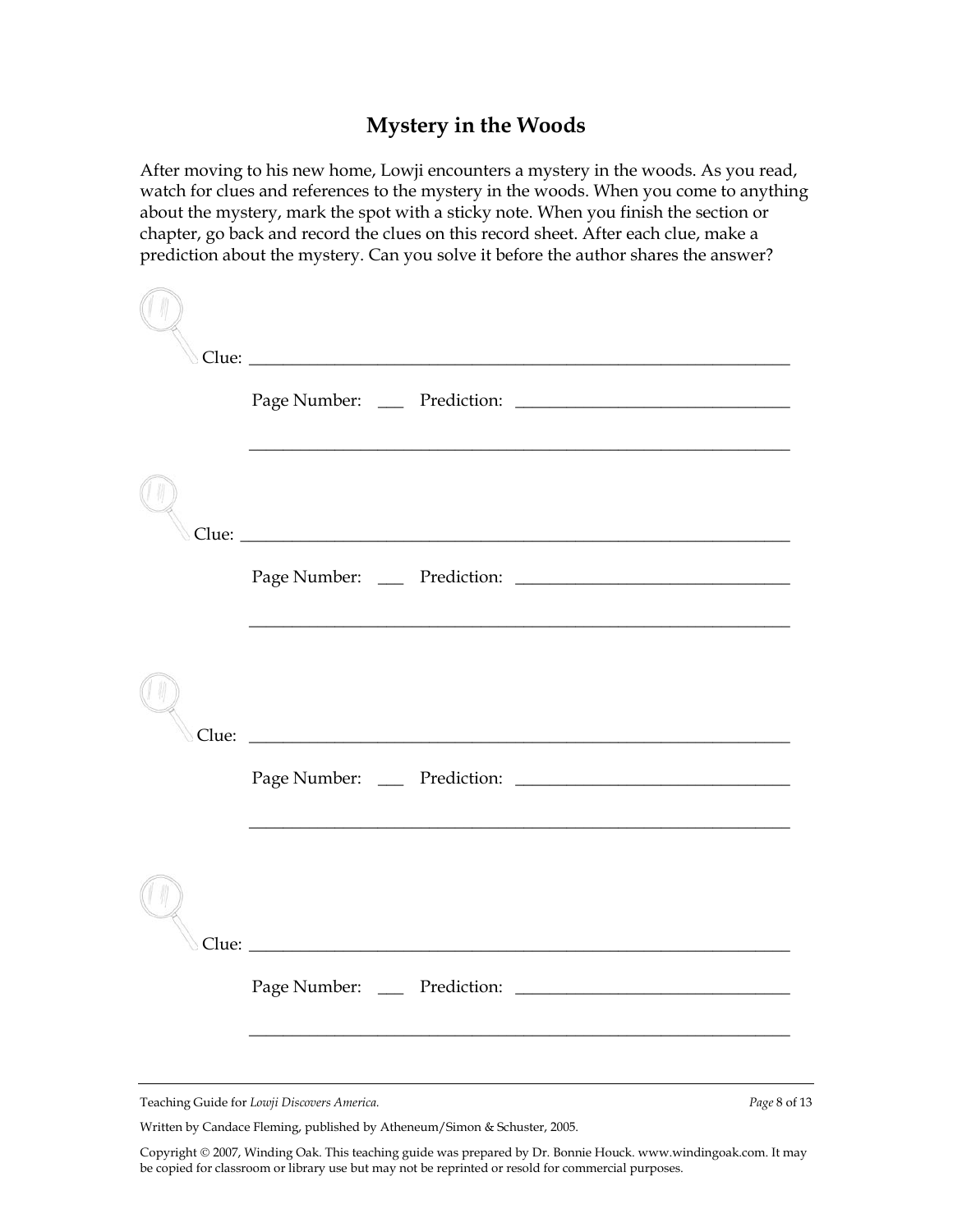| Scotland Changes 2014 and 2015 and 2016 and 2017 and 2018 and 2018 and 2018 and 2018 and 2018 and 2018 and 201 |
|----------------------------------------------------------------------------------------------------------------|
|                                                                                                                |
|                                                                                                                |
|                                                                                                                |
|                                                                                                                |
|                                                                                                                |

# **Mystery in the Woods (cont'd)**

Written by Candace Fleming, published by Atheneum/Simon & Schuster, 2005.

Teaching Guide for *Lowji Discovers America. Page* 9 of 13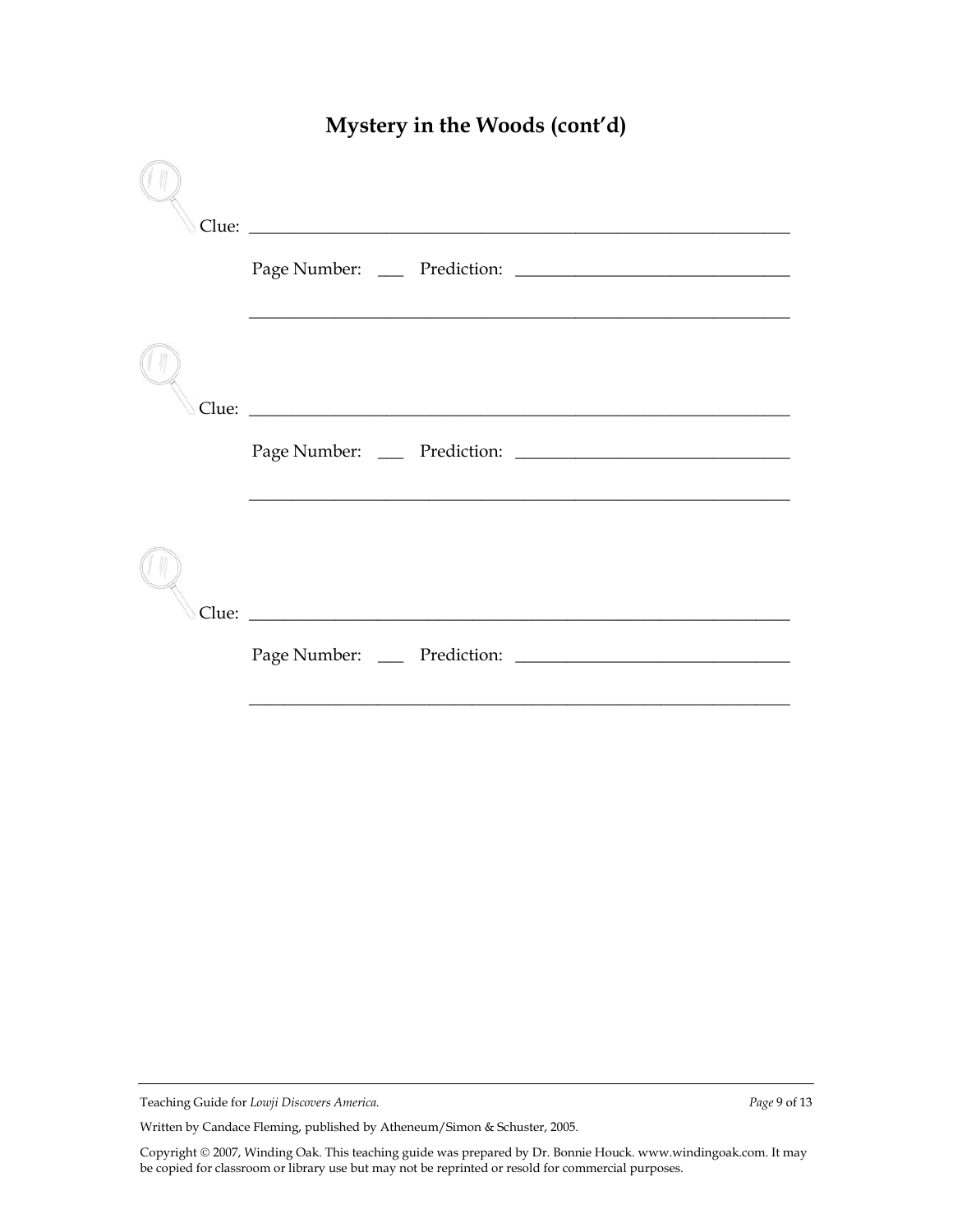# **Activity Menu**

| Dictionary                                                                                                                                                                                                                                                                                                                                                      | <b>Solving Problems</b>                                                                                                                                                                                                                                                                                                                                                                   | Letter                                                                                                                                                                                                                                                                                                                                                       |
|-----------------------------------------------------------------------------------------------------------------------------------------------------------------------------------------------------------------------------------------------------------------------------------------------------------------------------------------------------------------|-------------------------------------------------------------------------------------------------------------------------------------------------------------------------------------------------------------------------------------------------------------------------------------------------------------------------------------------------------------------------------------------|--------------------------------------------------------------------------------------------------------------------------------------------------------------------------------------------------------------------------------------------------------------------------------------------------------------------------------------------------------------|
| Lowji learns a number of<br>new words and phrases<br>like "or else" and<br>"bummer" while in<br>America. These words are<br>expressions with special<br>meanings and are called<br>slang or colloquialisms.<br>Create a dictionary of<br>current slang terms used in<br>your school and peer<br>group, including<br>definitions. Include at least<br>ten words. | Lowji encounters many<br>problems in the story.<br>Select one of the problems<br>and use the Steps to<br>Problem Solving Chart to<br>analyze the problem and<br>Lowji's solution.                                                                                                                                                                                                         | Read the letter that you wrote to<br>Lowji prior to reading the book.<br>Think about all of the events that<br>happened in the story. Write<br>another letter to Lowji. Share your<br>favorite parts of his adventures.                                                                                                                                      |
| <b>Character Traits</b>                                                                                                                                                                                                                                                                                                                                         |                                                                                                                                                                                                                                                                                                                                                                                           | Map It                                                                                                                                                                                                                                                                                                                                                       |
| Lowji has a number of<br>amazing and interesting<br>personality traits. Use the<br>Character Trait Sheet to<br>identify these wonderful<br>qualities.                                                                                                                                                                                                           | <b>Free Space</b>                                                                                                                                                                                                                                                                                                                                                                         | How much will it cost to buy a<br>round trip air ticket for Lowji to<br>journey home to Bombay to visit<br>friends during spring break? Use<br>an online trip planner, like<br>Expediacom or Travelocity. Figure<br>out how long it will take to get<br>there in days and hours. Print off<br>the information. Compare prices<br>with two or more companies. |
| <b>Comparing Fairy Tales</b>                                                                                                                                                                                                                                                                                                                                    | <b>Rules!</b>                                                                                                                                                                                                                                                                                                                                                                             | <b>Music from India</b>                                                                                                                                                                                                                                                                                                                                      |
| Fairy Tales from India<br>Go to the library a read two<br>fairy tales or folk tales from<br>India. Select on of the<br>stories and do a Venn<br>diagram to compare how<br>the story is similar and<br>different from a fairy tale<br>you grew up hearing. A. K.<br>Ramanujan and Joseph<br>Jacobs have translated<br>many fairy tales from<br>India.            | Lowji was very unhappy<br>with the "No Pets!" rule at<br>his apartment building in<br>Bombay. He was even<br>more disappointed to find<br>it was a rule in Hamlet,<br>Illinois. Make a list of the<br>top ten rules that are in<br>your life that you would<br>most like to change if you<br>had the chance. Put them<br>in the order of most<br>annoying rule to least<br>annoying rule! | Go to a website such as<br>http://www.musicindiaonline.com<br>and listen to several selection of<br>popular music. Write a short<br>review. Did you like the music?<br>Why or why not? How is it the<br>same as the music you listen to and<br>how is it different?                                                                                          |

Teaching Guide for *Lowji Discovers America. Page* 10 of 13

Written by Candace Fleming, published by Atheneum/Simon & Schuster, 2005.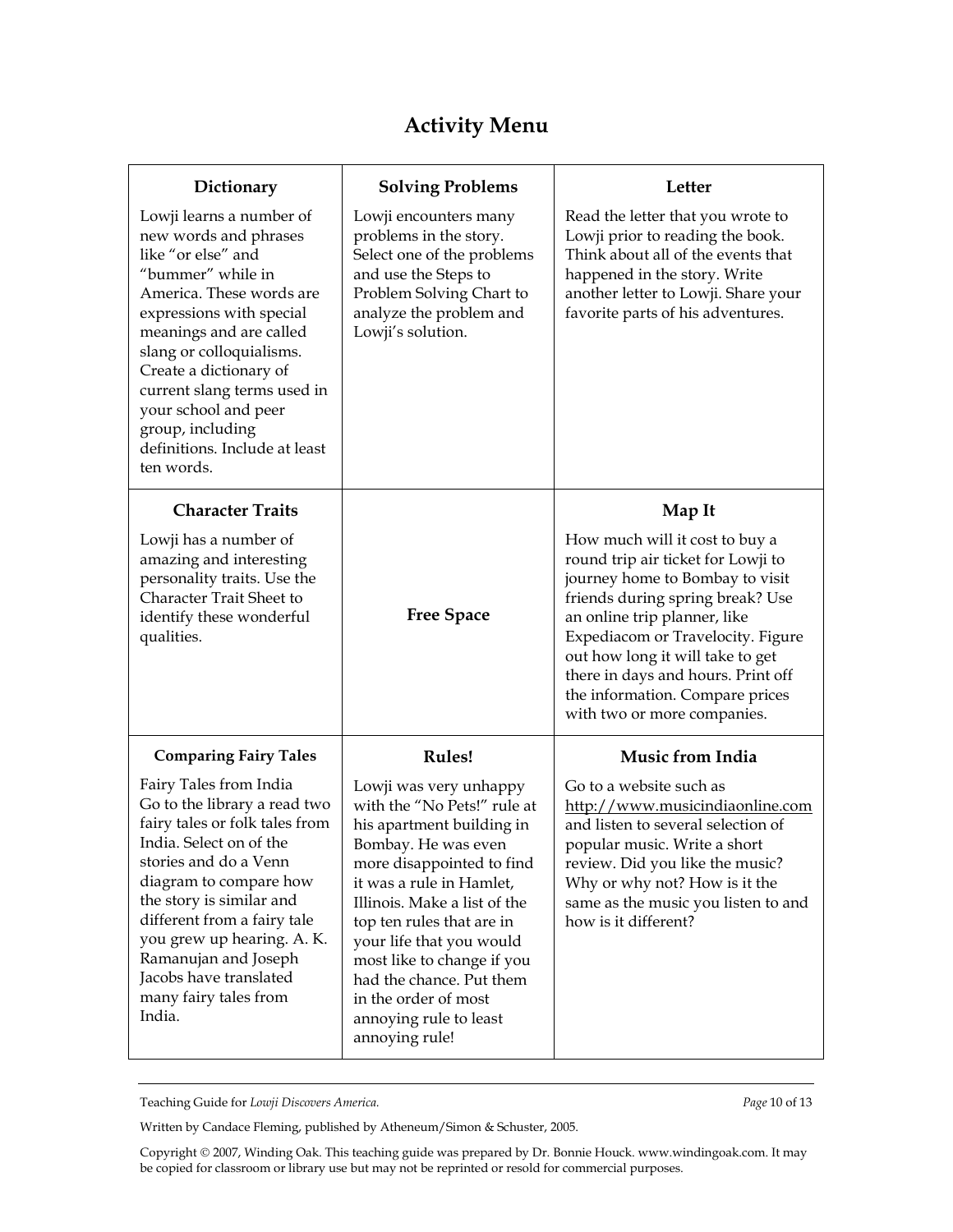# **Problem Solving Chart**

Think. Evaluate. Do not react. Take a step back and answer some questions:



Teaching Guide for *Lowji Discovers America. Page* 11 of 13

Written by Candace Fleming, published by Atheneum/Simon & Schuster, 2005.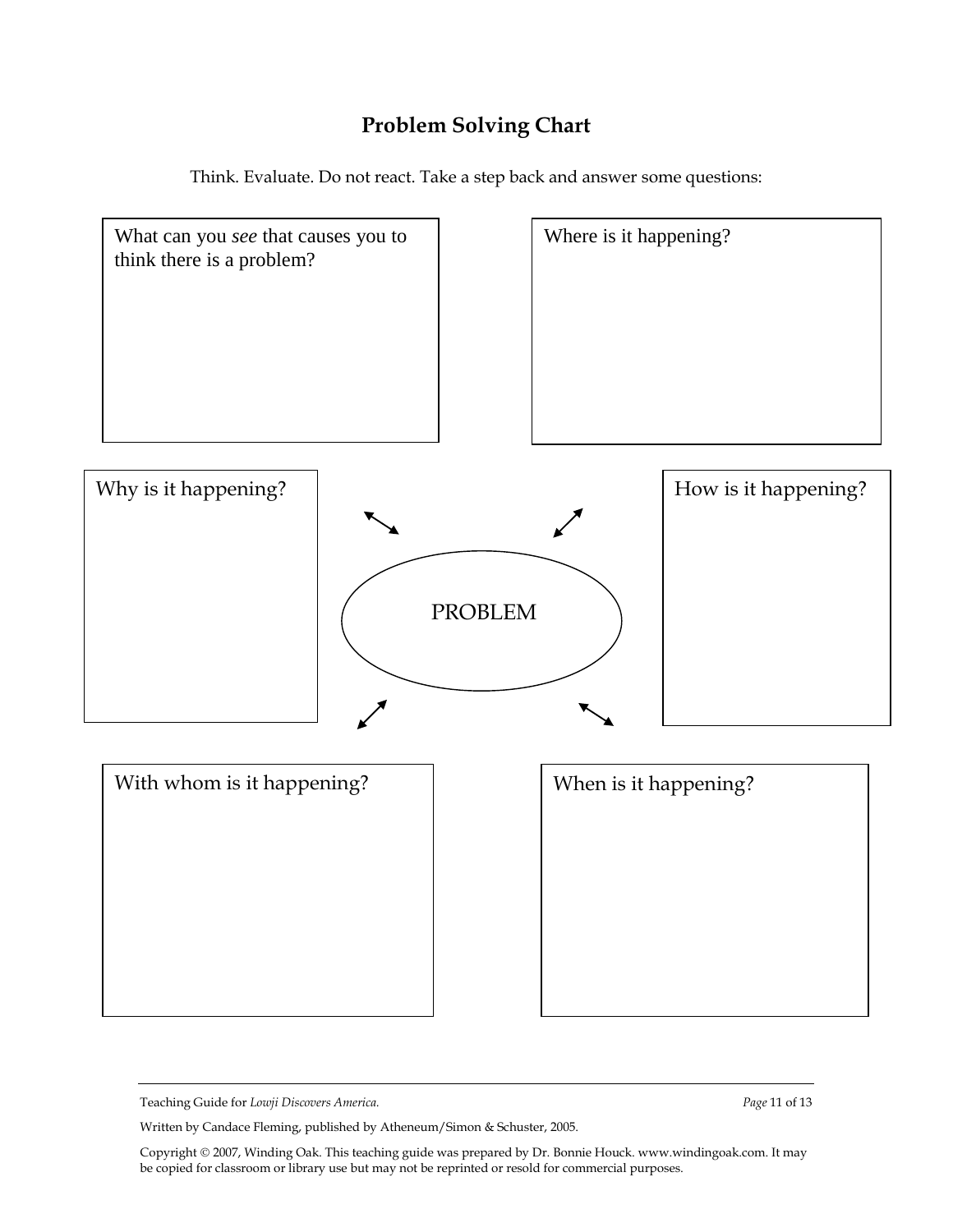# **Problem Solving Chart (continued)**

\_\_\_\_\_\_\_\_\_\_\_\_\_\_\_\_\_\_\_\_\_\_\_\_\_\_\_\_\_\_\_\_\_\_\_\_\_\_\_\_\_\_\_\_\_\_\_\_\_\_\_\_\_\_\_\_\_\_\_\_\_\_\_\_\_\_\_\_\_\_\_\_\_\_\_\_

\_\_\_\_\_\_\_\_\_\_\_\_\_\_\_\_\_\_\_\_\_\_\_\_\_\_\_\_\_\_\_\_\_\_\_\_\_\_\_\_\_\_\_\_\_\_\_\_\_\_\_\_\_\_\_\_\_\_\_\_\_\_\_\_\_\_\_\_\_\_\_\_\_\_\_\_

\_\_\_\_\_\_\_\_\_\_\_\_\_\_\_\_\_\_\_\_\_\_\_\_\_\_\_\_\_\_\_\_\_\_\_\_\_\_\_\_\_\_\_\_\_\_\_\_\_\_\_\_\_\_\_\_\_\_\_\_\_\_\_\_\_\_\_\_\_\_\_\_\_\_\_\_

\_\_\_\_\_\_\_\_\_\_\_\_\_\_\_\_\_\_\_\_\_\_\_\_\_\_\_\_\_\_\_\_\_\_\_\_\_\_\_\_\_\_\_\_\_\_\_\_\_\_\_\_\_\_\_\_\_\_\_\_\_\_\_\_\_\_\_\_\_\_\_\_\_\_\_\_

Write a sentence that states the problem clearly.

How does Lowji solve the problem?

Was that the best way to solve the problem? Why or why not?

What other ways might the problem have been solved?

Teaching Guide for *Lowji Discovers America. Page* 12 of 13

Written by Candace Fleming, published by Atheneum/Simon & Schuster, 2005.